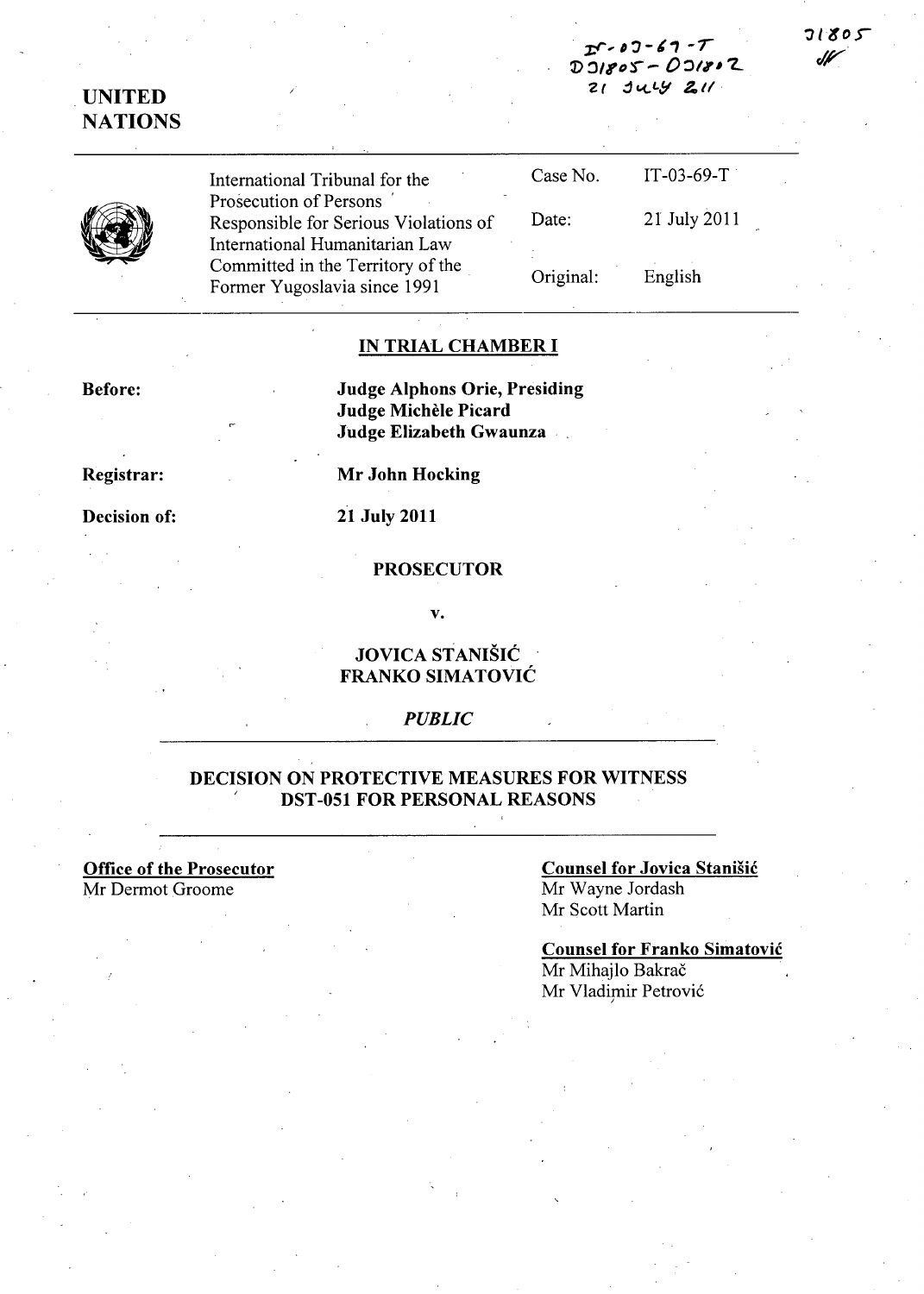# **I. PROCEDURAL HISTORY AND SUBMISSIONS**

1. On 20 June 2011, the Stanisic Defence ("Defence") confidentially filed the Stanisic Motion for Protective Measures for Witnesses DST-051, DST-032 and DST-035 ("Motion"), wherein it requested, *inter alia*, closed session testimony and the use of a pseudonym for Witness DST-051.<sup>1</sup> The Defence submitted that both the Republic of Serbia ("Serbia") and the witness took the position that protective measures were warranted because should the witness testify publicly, it would· endanger Serbia's national security interests.<sup>2</sup> The Defence also submitted that the witness was concerned for his and his family's well-being, should his testimony become public.<sup>3</sup>

2. On 21 June 2011, the Simatović Defence submitted that it took no position on this issue.<sup>4</sup> The Prosecution submitted that it did not have enough information at the time to take a position but suggested that the Chamber consider granting the lesser protective measure of pseudonym and face distortion.<sup>5</sup> The witness was then examined on the request for protective measures and further clarified the reasons for it.<sup>6</sup> The witness stated that he does not fear physical harm but rather repercussions that could negatively affect him or his family.<sup>7</sup> Previously, the witness's family members lost employment when employers learned of their relationship with the witness.<sup>8</sup> The witness is fearful that, should his identity be, made known, his family will face further repercussions.  $9$  However, the witness acknowledged that his identity and occupation were made public by the media in 1991.<sup>10</sup> Based on the submissions, the Chamber provisionally granted the protective measures of closed session, pseudonym and face and voice distortion, with a decision based on the merits of the request to follow.<sup>11</sup>

# **11. APPLICABLE LAW**

3. Under Rule 75 (A) of the Rules of Procedure and Evidence ("Rules"):

 $\lambda$ 

A Judge or a· Chamber may, *proprio motu* or at the request of either party, or of the victim or witness concerned, or of the Victims and Witnesses Section, order appropriate measures for the privacy and protection of victims and witnesses, provided that the measures are consistent with the rights of the accused.

- 4 *T.11622.*
- *T.11622-11624.*
- *T.11626-11633 .*
- T. 11627.
- 
- <sup>8</sup> T. 11627, 11632.<br><sup>9</sup> T. 11627-11628, 11632.
- $\frac{10}{11}$  T. 11632.
- <sup>11</sup>*T.11634-11635.*

Motion, para. 16.

 $\overline{2}$ Motion, paras 8-9. This decision will only address the protective measures request based on the safety and welfare of the witness and his family.

Motion, paras 10-13.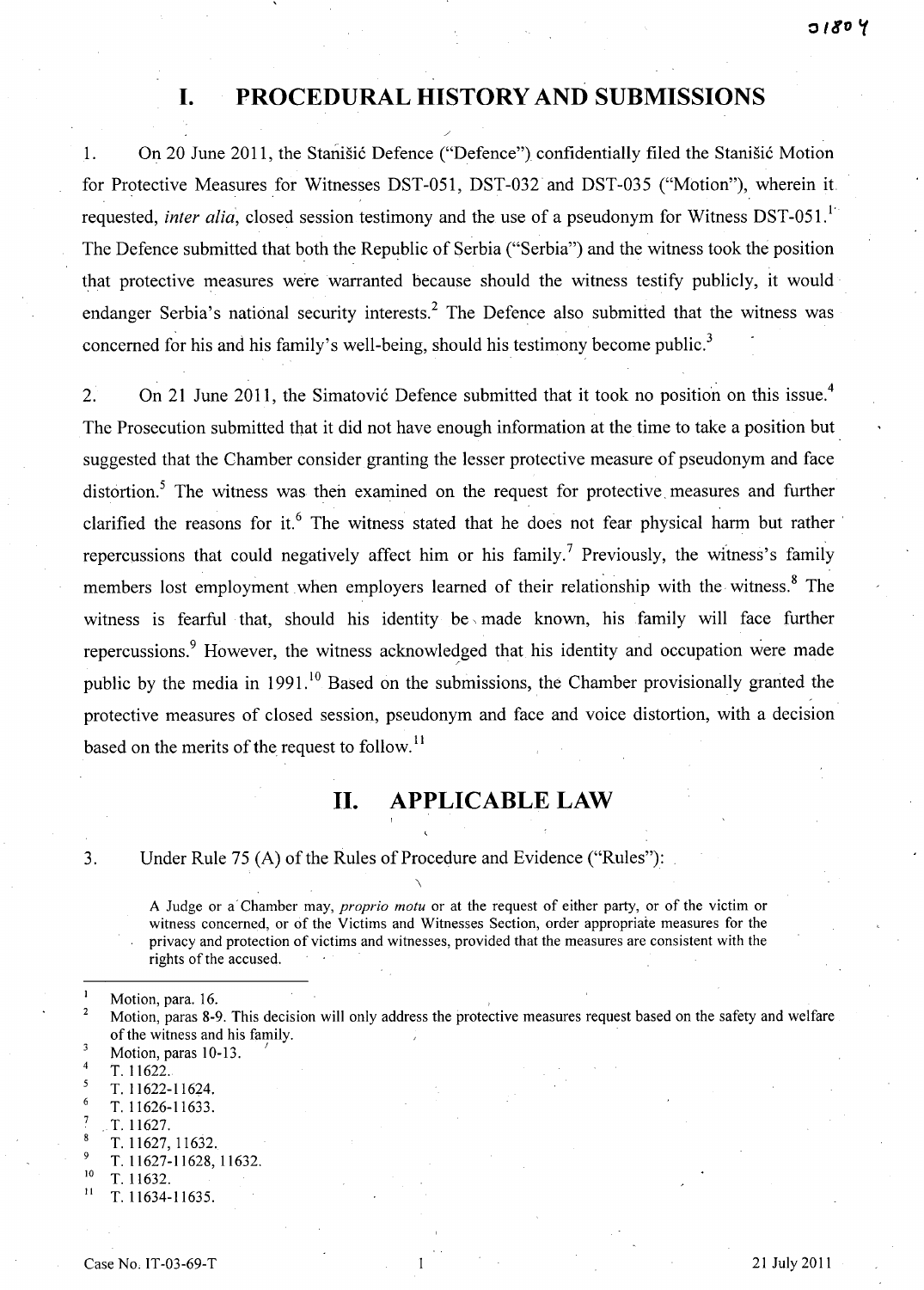4. The Chamber has set out its test for granting protective measures to witnesses for personal reasons in previous decisions:<sup>12</sup>

[T]he party seeking protective measures for a witness must demonstrate an objectively-grounded risk to the security or welfare of the witness, or the witness's family, should it become known that the witness has given evidence before the Tribunal. This standard may be satisfied by showing that a threat was made against the witness or the witness's family. It may also be [met] by demonstrating a combination of the following three factors:

I. The witness's testimony may antagonise persons who reside in a specific territory.

- 2. The witness, or his or her family, live or work in that territory, have property in that territory, or have concrete plans to return to live in that territory.
- 3. There exists an unstable security situation in that territory which is particularly unfavorable to witnesses who appear before the Tribunal.

5. The Chamber has further provided that: $13$ 

Even though granting protective measures is and should be the exception to the rule of a public trial, the threshold for when protective measures should be granted cannot be set too high. For example, to exclude persons who have'not experienced actual threats or harassment would defy the purpose of the measures; namely, the protection from risks that might occur as a result of the testimony. The Chamber must, therefore, make a risk assessment, and inherent in such an assessment is applying a certain level of caution and erring on the safe side.

## **Ill. DISCUSSION**

6. The Chamber notes that neither Witness DST -051 nor his family have been subjected to threats nor has the witness expressed fear of physical harm to himself or his family. The Chamber further notes that it is already public knowledge for whom the witness worked, as this was reported by the media in 1991. The Chamber considers that the loss of employment faced by the witness's family members was a result of the witness's employment previously being made common knowledge. The Chamber further considers that the Defence's and witness's submissions do not demonstrate that certain individuals will be antagonized by the content of the witness's testimony. Hence, given that the witness has not demonstrated an objectively-grounded risk to his personal security or welfare or that of his family, the Chamber denies the witness the requested protective measures based on personal safety reasons.

T. 3691-3693.

 $13$  Ibid.